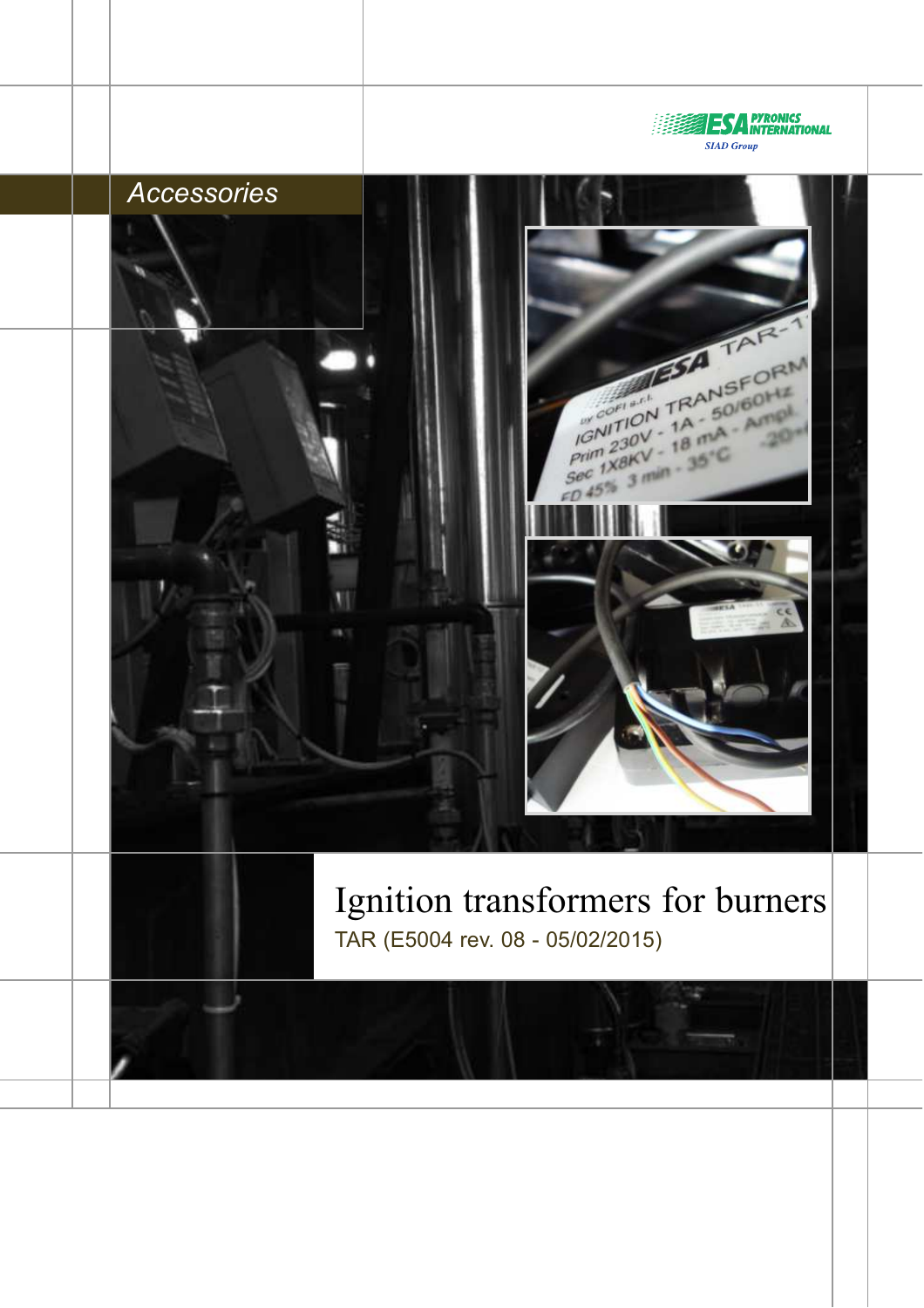#### **GENERAL WARNINGS:**



■ All installation, maintenance, ignition and setting must be performed by qualified staff, respecting the norms present at the time and place of the installation.

■ To avoid damage to people and things, it is essential to observe all the points indicated in this handbook. The reported indications do not exonerate the Client/User from observing general or specific laws concerning accidents and environmental safeguarding.

■ The operator must wear proper DPI clothing (shoes, helmets...) and respect the general safety, prevention and precaution norms.

■ To avoid the risks of burns or high voltage electrocutaion, the operator must avoid all contact with the burner and its control devices during the ignition phase and while it is running at high temperatures.

■ All ordinary and extraordinary maintenance must be performed when the system is stopped.

■ To assure correct and safe use of the combustion plant, it is of extreme importance that the contents of this document be brought to the attention of and be meticulously observed by all personnel in charge of controlling and working the devices.

■ The functioning of a combustion plant can be dangerous and cause injuries to persons or damage to equipment. Every burner must be provided with certified combustion safety and supervision devices.

 $\blacksquare$  The burner must be installed correctly to prevent any type of accidental/undesired heat transmission from the flame to the operator or the equipment.

■ The performances indicated in this technical document regarding the range of products are a result of experimental tests carried out at ESA-PYRONICS. The tests have been performed using ignition systems, flame detectors and supervisors developed by ESA-PYRO-NICS. The respect of the above mentioned functioning conditions cannot be guaranteed if equipment, which is not present in the ESA-PYRONICS catalogue, is used.

**DISPOSAL:**



To dispose of the product, abide by the local legislations regarding it.

#### **GENERAL NOTES:**

■ In accordance to the internal policy of constant quality improvement, ESA-PYRONICS reserves the right to modify the technical characteristics of the present document at any time and without warning.

 $\blacksquare$  It is possible to download technical sheets which have been updated to the latest revision from the **www.esapyronics.com** website.

The products manufactured by ESA-PYRONICS have been created in conformity to the **UNI EN 746- 2:2010** Norms: Equipment for industrial thermal process - Part 2: Safety requirements for combustion and the movement and treatment of combustible elements. This norm is in harmony with the Machine Directive **2006/42/CE**. It is certified that the products in question respect all the requirements prescribed by the above mentioned Norms and Directives.

■ Certified in conformity with the **UNI EN ISO 9001** Norm by DNV GL.

| <b>CERTIFICATIONS:</b> |  |  |
|------------------------|--|--|
|------------------------|--|--|

**EN61558-2-3:** Safety of transformers, power supply units and similar<br>contract for inviting transformation of the setting transformation of the setting transformation of the setting of the setting of the setting of the set devices. Particular requirements for ignition transformers for gas and diesel fuel burners, in accordance with Directive **2014/35/UE**.

#### **CONTACTS / SERVICE:**



**Headquarters:** Esa S.p.A.

Via Enrico Fermi 40 24035 Curno (BG) - Italy Tel +39.035.6227411 Fax +39.035.6227499 **esa@esacombustion.it**

**International Sales:** Pyronics International s.a. Zoning Industriel, 4ème rue B-6040 Jumet - Belgium Tel +32.71.256970 Fax +32.71.256979 **marketing@pyronics.be**

**www.esapyronics.com**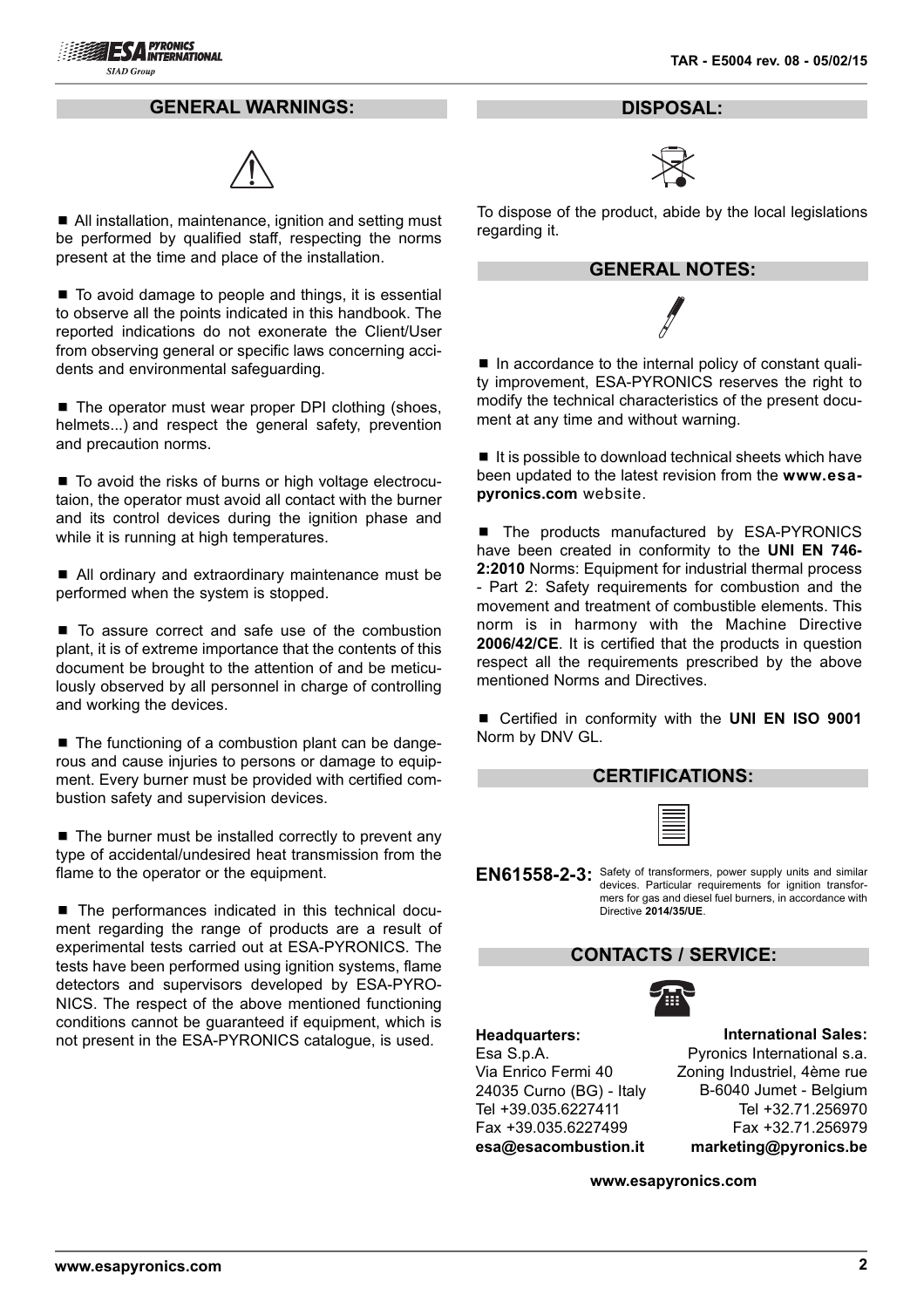The abbreviation TAR identifies a series of specific transformers for the ignition of gas and fuel oil burners. They will in this case generate a spark which triggers off the the ignition of the industrial burners.

## **APPLICATIONS**

- **Electric ignition for gas burners**
- Electric ignition for diesel burners
- Electric ignition for oil burners
- Ignition and flame detection with unirod electrode

# **CHARACTERISTICS**

# **TAR-10 TRANSFORMER:**

| Primary voltage:                                        | 115 / 230V             |
|---------------------------------------------------------|------------------------|
| Primary frequency:                                      | 50 / 60Hz              |
| Primary current:                                        | 2/1A                   |
| ■ Secondary voltage:                                    | 1 x 8KV                |
| Secondary frequency:                                    | 50 / 60Hz              |
| ■ Secondary current:                                    | 20 <sub>m</sub> A      |
| Power consumption:                                      | 220VA                  |
| Duty cycle over 3 min. ED:                              | 19% Ta $\leq$ 35°C     |
| $\blacksquare$ Mass:                                    | 1.3 kg                 |
| ■ Protection degree:                                    | IP <sub>20</sub>       |
| Power cable length:                                     | 18 cm                  |
| ■ HV cable connection:                                  | self threading         |
| ■ HV cable type: silicon (external diameter 7 mm)       |                        |
| ■ Maximum HV cable length                               | 1 m (max $5$ m)        |
| ■ Working temperature                                   | $-20+60$ °C            |
| ■ Transformer use:                                      | ignition and detection |
| $\blacksquare$ Mounting position:                       | any                    |
| ■ Transformer type:                                     | winding                |
| ■ Distance between ignition electrode terminal and bur- |                        |
| ner mass:                                               | 3 mm ± 0.5             |

### **NB:The TAR-10 transformer replaces the discontinued models series TAR-2/4/6/7/8.**

## **TRANSFORMER TAR-11:**

| ■ Primary voltage:                | 115 / 230V                       |
|-----------------------------------|----------------------------------|
| ■ Primary frequency:              | 50 / 60Hz                        |
| Primary current:                  | 2/1A                             |
| Secondary voltage:                | $1 \times 8$ KV                  |
| Secondary frequency:              | 50 / 60Hz                        |
| Secondary current:                | 18mA                             |
| Power consumption:                | 220VA                            |
| ■ Duty cycle over 3 min. ED:      | 45% Ta $\leq 35^{\circ}$ C       |
| $\blacksquare$ Mass:              | 2 kg                             |
| ■ Protection degree:              | IP20                             |
| Power cable length:               | 38 cm                            |
| ■ HVcable connection:             | self threading                   |
| $\blacksquare$ Hv cable type:     | silicon (external diameter 7 mm) |
| $\blacksquare$ HV cable length:   | 1 m (max $5$ m)                  |
| ■ Working temperature             | -20÷60 °C                        |
| ■ Transformer use:                | only ignition                    |
| $\blacksquare$ Mounting position: | any                              |
| ■ Transformer type:               | winding                          |





¾Distance between ignition electrode terminal and burner mass:  $3 \text{ mm } \pm 0.5$ 

**NB:The TAR-11 transformer replaces the discontinued models series TAR-2/4/6/7/8.**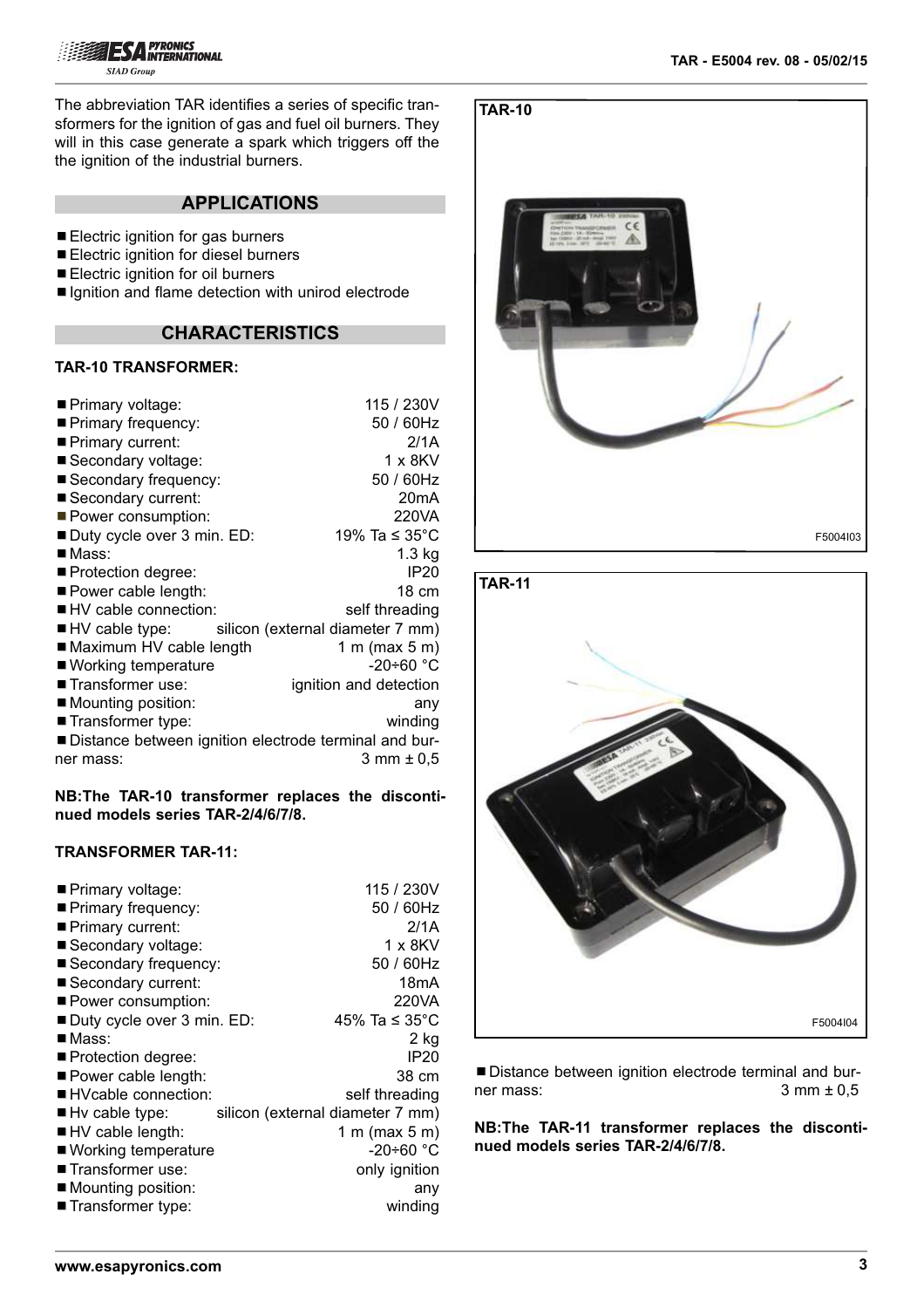**SIAD Group** 

# **CHARACTERISTICS**

## **TRANSFORMER TAR-12:**

| ■ Primary voltage:                           | 230V                             |
|----------------------------------------------|----------------------------------|
| Primary frequency:                           | 50 / 60Hz                        |
| Primary current:                             | 0.3A                             |
| ■ Secondary voltage:                         | 1 x 10KV                         |
| Secondary frequency:                         | 10KHz                            |
| Secondary current:                           | 20mA                             |
| Power consumption:                           | 70VA                             |
| Duty cycle over 3 min. ED:                   | 20% Ta $\leq$ 35°C               |
| ■Mass:                                       | $0.4$ kg                         |
| Protection degree:                           | <b>IP20</b>                      |
| Power cable length:                          | 18 cm                            |
| ■ HV cable connection:                       | self threading                   |
| $\blacksquare$ Hv cable type:                | silicon (external diameter 7 mm) |
| HV cable length:                             | max 1m                           |
| ■ Working temperature                        | $0+60$ °C                        |
| ■ Transformer use:                           | ignition and detection           |
| Mounting position:                           | any                              |
| ■ Transformer type:                          | electronic                       |
| ■ Length of electrode attached               | max 250mm                        |
| Length of electrode metal shield:            | max 100mm                        |
| Distance between ignition electrode terminal |                                  |
| and burner mass:                             | 3 mm ± 0.5                       |

#### **NB: The transformer TAR-12 replaces the discontinued model series TAR-6.**

#### **TRANSFORMER TAR-13:**

| ■ Primary voltage:<br>Primary frequency:<br>Primary current:<br>Secondary voltage:<br>Secondary frequency: | 115 / 230V<br>50 / 60Hz<br>$0.8 / 0.4$ A<br>1x6KV<br>50 / 60Hz |
|------------------------------------------------------------------------------------------------------------|----------------------------------------------------------------|
| Secondary current:                                                                                         | 10 <sub>m</sub> A                                              |
| ■ Power consuption:                                                                                        | 100VA                                                          |
| ■ Duty cycle over 3 min. ED:                                                                               | 100% Ta ≤ 35°C                                                 |
|                                                                                                            | (permanent service)                                            |
| ■ Mass:                                                                                                    | 2 kg                                                           |
| ■ Protection degree:                                                                                       | <b>IP20</b>                                                    |
| Power cable length:                                                                                        | 38 cm                                                          |
| ■ HV connection:                                                                                           | self threading                                                 |
| HV cable type:                                                                                             | silicon (external diameter 7 mm)                               |
| HV cable length:                                                                                           | 1 m (max $5$ m)                                                |
| ■ Working temperature                                                                                      | $-20+60$ °C                                                    |
| ■ Transformer use:                                                                                         | only ignition                                                  |
| $\blacksquare$ Mounting position:                                                                          | any                                                            |
| ■ Transformer type:                                                                                        | winding                                                        |
| ■ Distance between ignition electrode terminal and bur-                                                    |                                                                |
| ner mass:                                                                                                  | 3 mm ± 0.5                                                     |

**NB: The transformer TAR-13 replaces the discontinued model series TAR-5.**



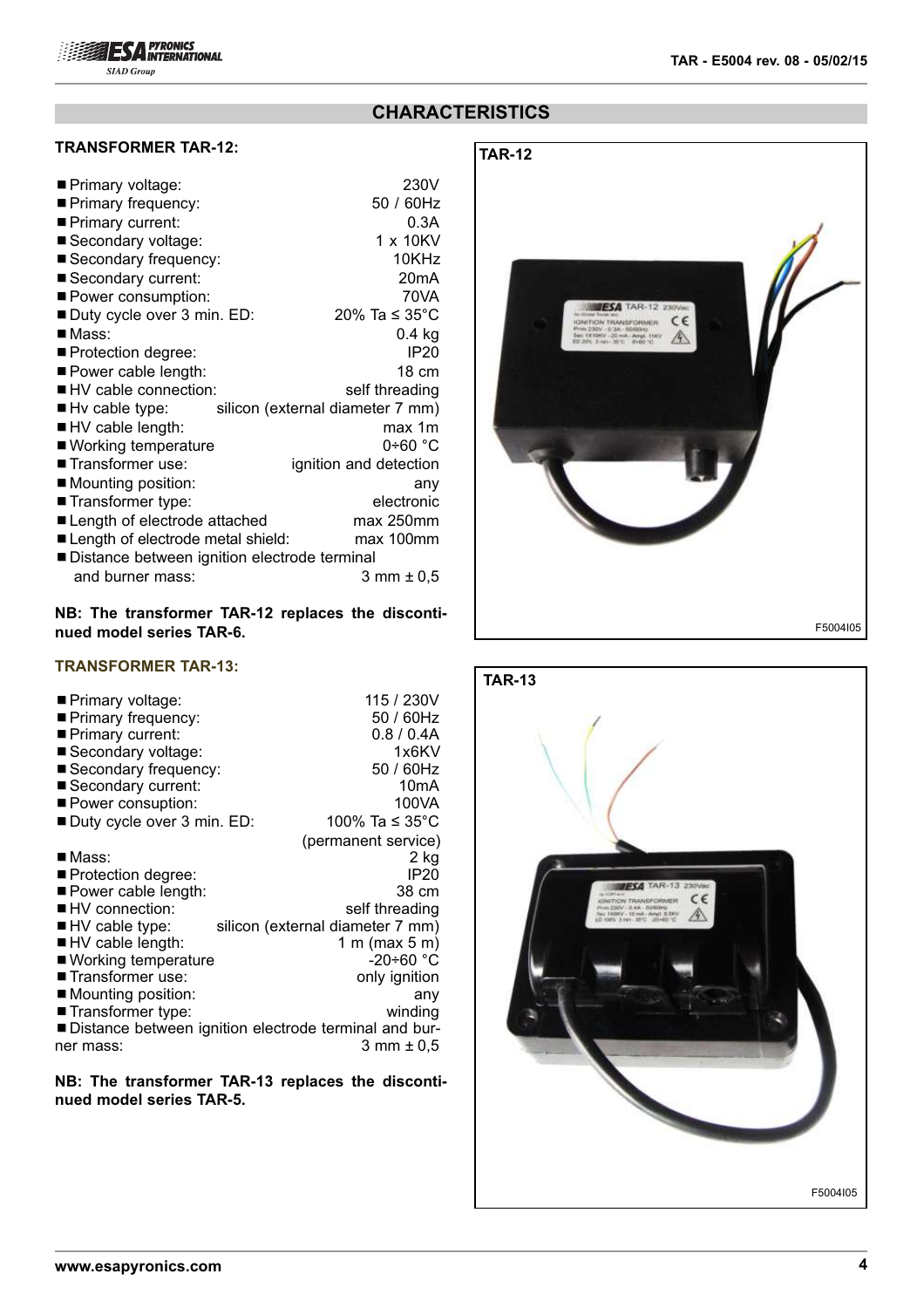## **DESCRIPTION**

The TAR ignition transformers can be used with all types of flame control devices and on all types and shapes of electrodes. According to the model chosen, you can also use only one electrode for burner ignition and the subsequent flame signal detection.

The permanent operation version (100% duty cycle) can be managed by other control devices that are not flame control devices considering that they can work for long periods of time.

The connection between the ignition transformer and the burner electrode must be carried out with specific HV cables and connectors (see data sheet E5001).

To increase the IP protection degree or for simplified onfield fixing, we suggest you mount the ignition transformer inside the optional ESA-TRAFO box (see data sheet E5005).

#### **FUNCTIONING**

The TAR ignition transformers generate the ignition spark of industrial burners. In particular when energized by power voltage, they generate a high voltage on the output.

The transformer output, also defined as high voltage output HV is directly connected to the burner ignition electrode, which has its termnal point near the metallic mass and at the triggering point of the flame. At the moment in which the electrode is energized by high voltage, it discharges towards the metallic mass generating a electronic arch that raises the air temperature enough to trigger off the fuel.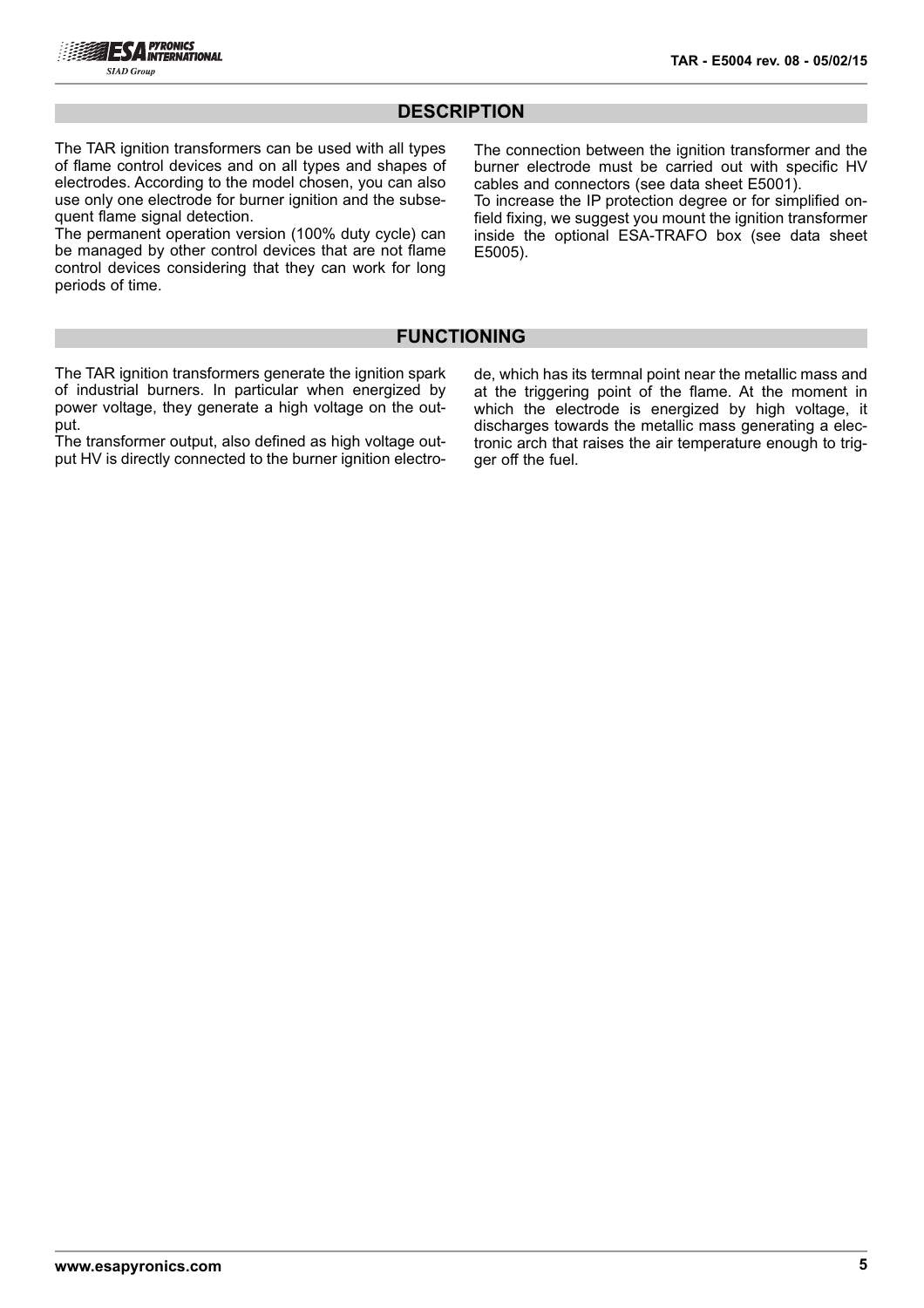## **FUNCTIONING**

#### **DUTY CYCLE**

The ignition transformer has a functioning limit within the duty cycle time which is expressed as as percentage with respect to a period of 3 minutes.

The duty cycle value is fundamnetal in the choice of model to be installed according to the application.

This parameter indicates the maximum time of operation in the 3-minute period that does not cause overheating in the transformer, rated at an ambient temperature of 35°C. The value of the duty cycle decreases proprotionally becoming about 60% at 60°C.

The evaluation of the maximum operating time of the transformer in the 3 minute period is obtained with:

#### **Transformer working time (sec) = [Duty cycle (%) / 100%] x 180 sec**

Taking into consideration the transformer TAR-10 (19% duty cycle at 35 °C), when installed in an environment with a temperature lower than 35 ° C, it can operate for 34 seconds, and should be turned off for the remaining 146 seconds. Considering that the transformer is only active during burner ignition, assuming a turn-on time of 5 seconds, it appears that in 180 seconds up to six burner starts (ignitions) can be carried out, equal to two per minute.



When the ambient temperature is 60 °C, the value ot the TAR-10 duty cycle pattern decreases from 19% to 11.4% in 3 minutes. Consequently, the working time of the transformer drops to 20.5 seconds of 180 seconds limiting the number of ignitions of the burner in a period of three minutes to four.

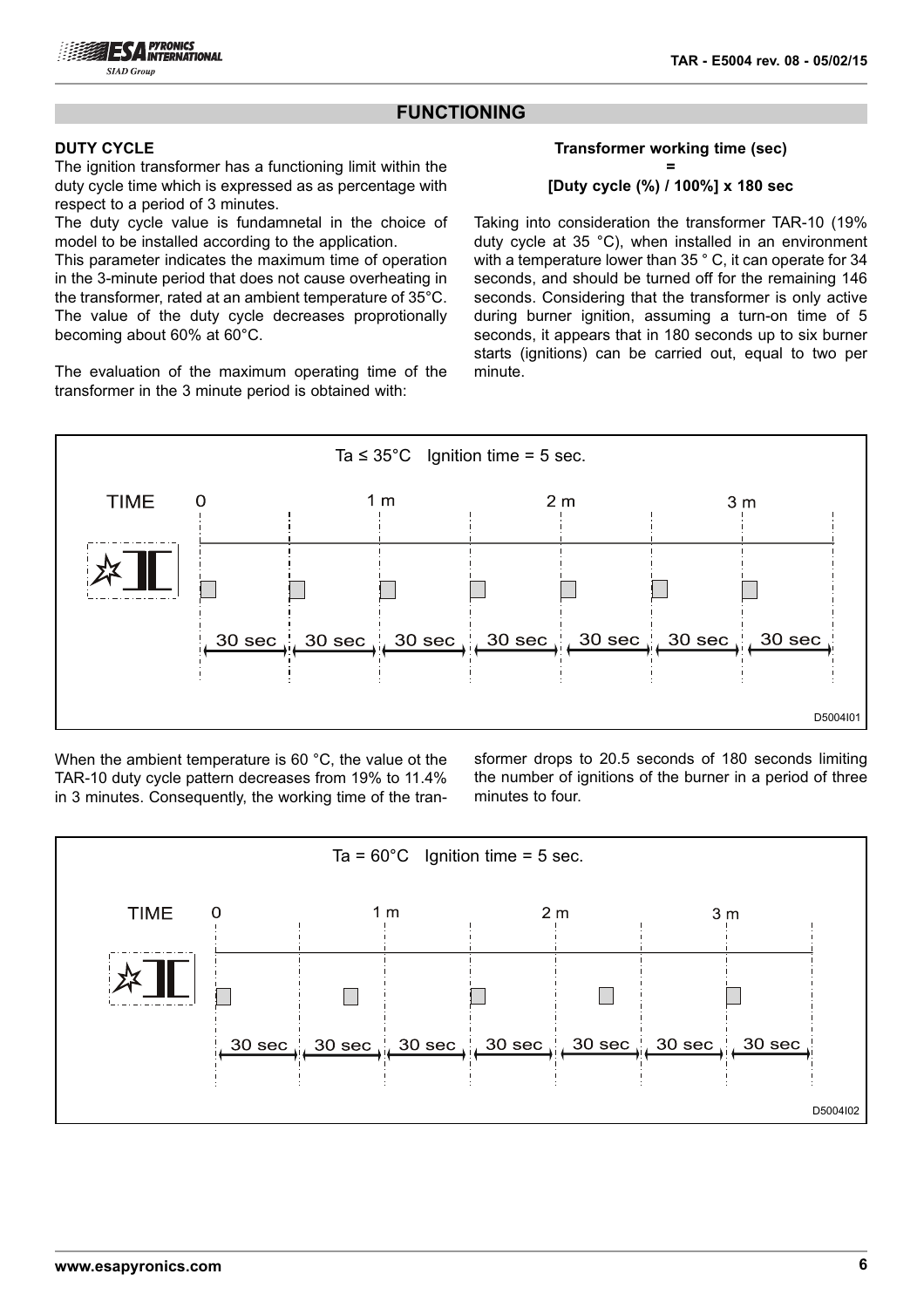

## **EXAMPLES OF APPLICATION 1 - TAR**

The TAR ignition transformer is used to trigger off burners that have a specific electrode for ignition and another electrode or UV probe for the detection of flame presence. With the use of the transformer only for ignition, the electric connection has the HV output connected to the

relative burner ignition electrode (BI), while the other transformer secondary head must be connected to earth (see paragraph "Electric wiring"). In this application you can use TAR-10, TAR-11,TAR-12 and TAR-13 models taking account of intermittent operation of the transformer.

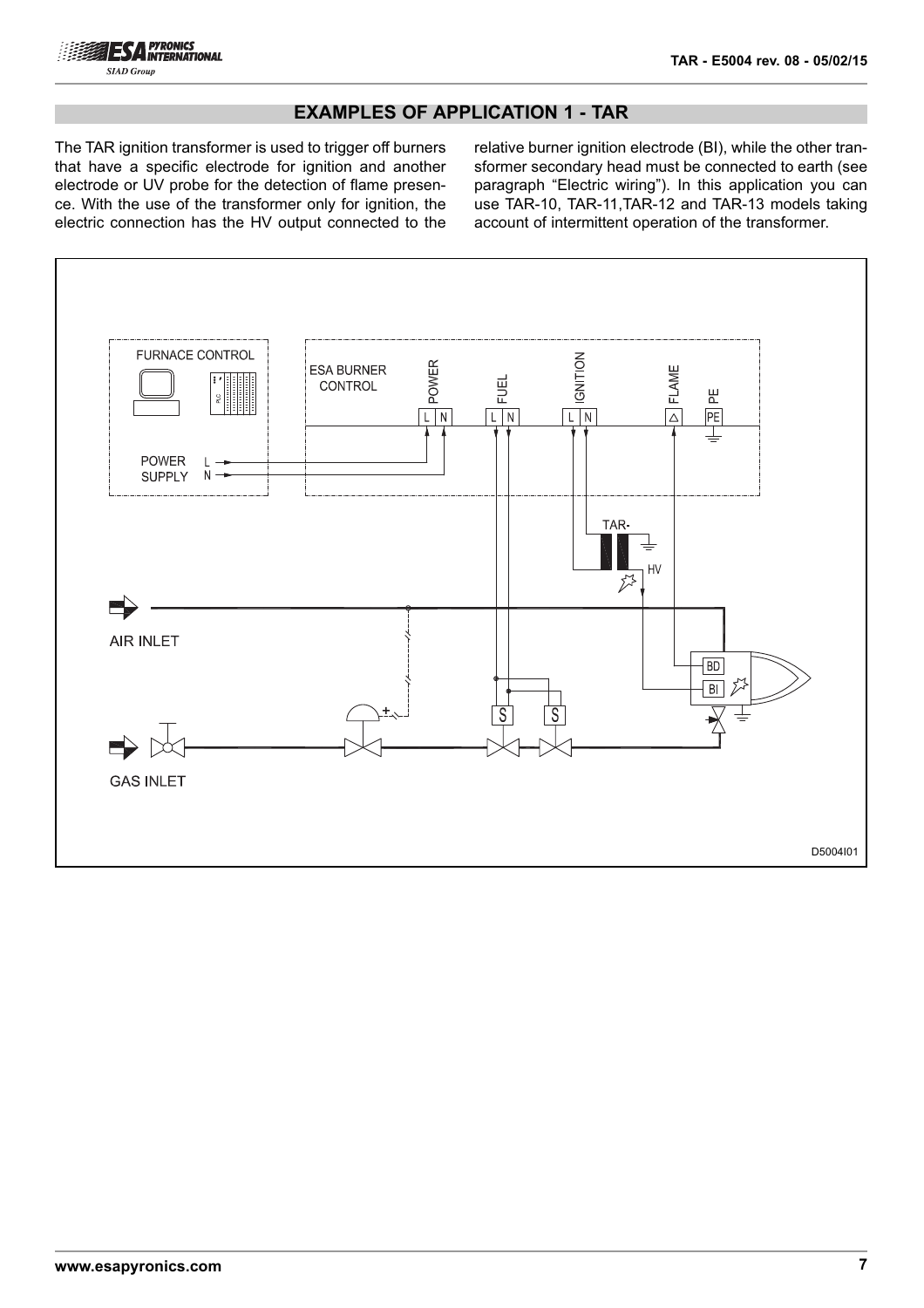

## **EXAMPLES OF APPLICATION 2 - TAR**

The TAR ignition transformer is used to trigger off a burner that has only one electrode for ignition and flame presence signal detection.

With the use of the transformer for ignition and detection, the electric wiring has the HV output connected to the only burner electrode (BID), while the other transformer secondary head must be connected to the flame input of the control instrument (see paragraph "Electric wiring"). In this application you can use TAR-10 and TAR-12 models taking account of intermittent operation of the transformer.

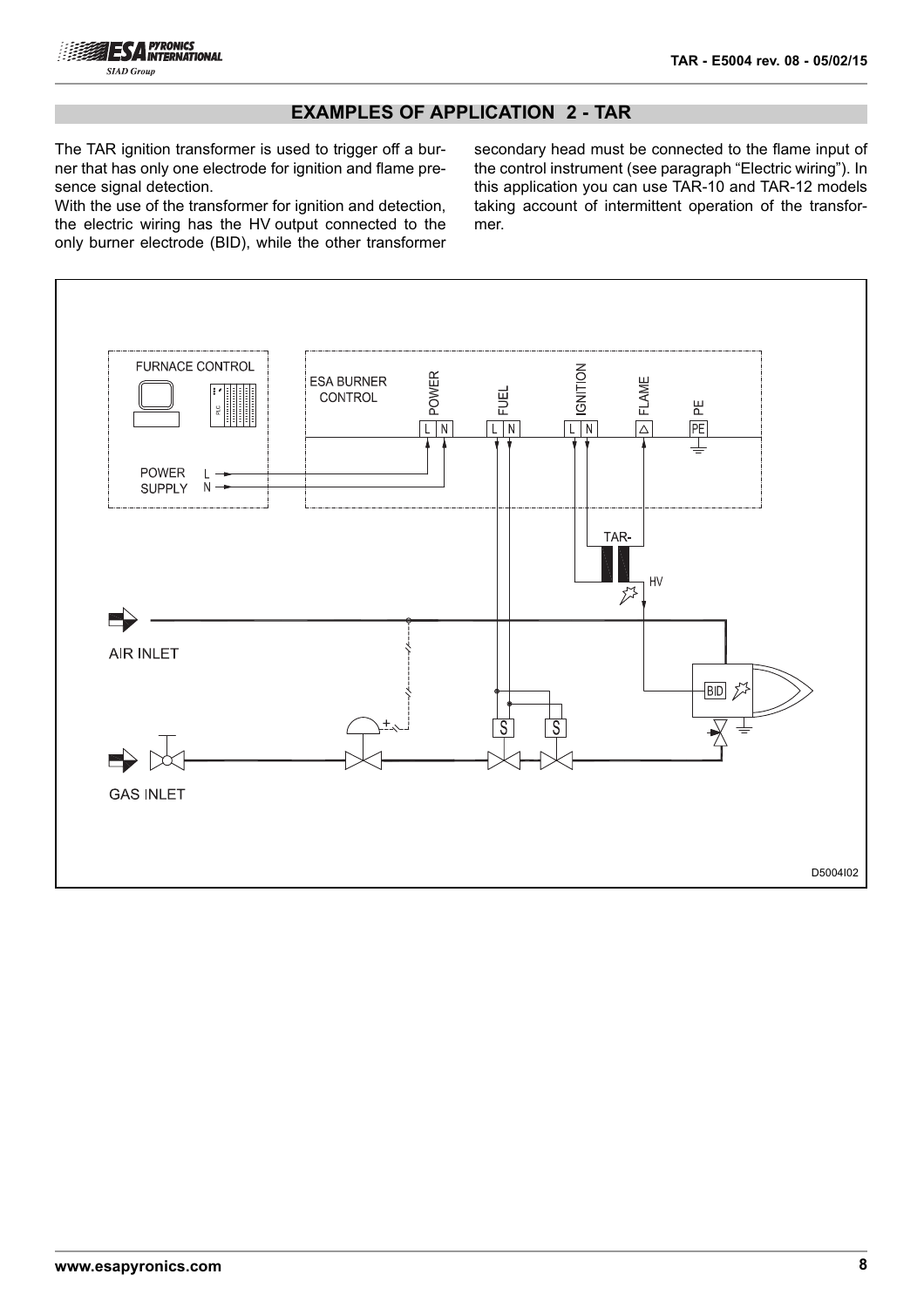

# **EXAMPLES OF APPLICATION 3 - TAR**

The TAR ignition transformer is used to trigger off a burner that requires a constant spark to be able to function. With the use of the transformer for continuous ignition the electric wiring has the HV output connected to the relative burner ignition electrode (BI), while the other transformer secondary head must be be connected to earth (see paragraph "Electric wiring").

In this application TAR-13 must be used.

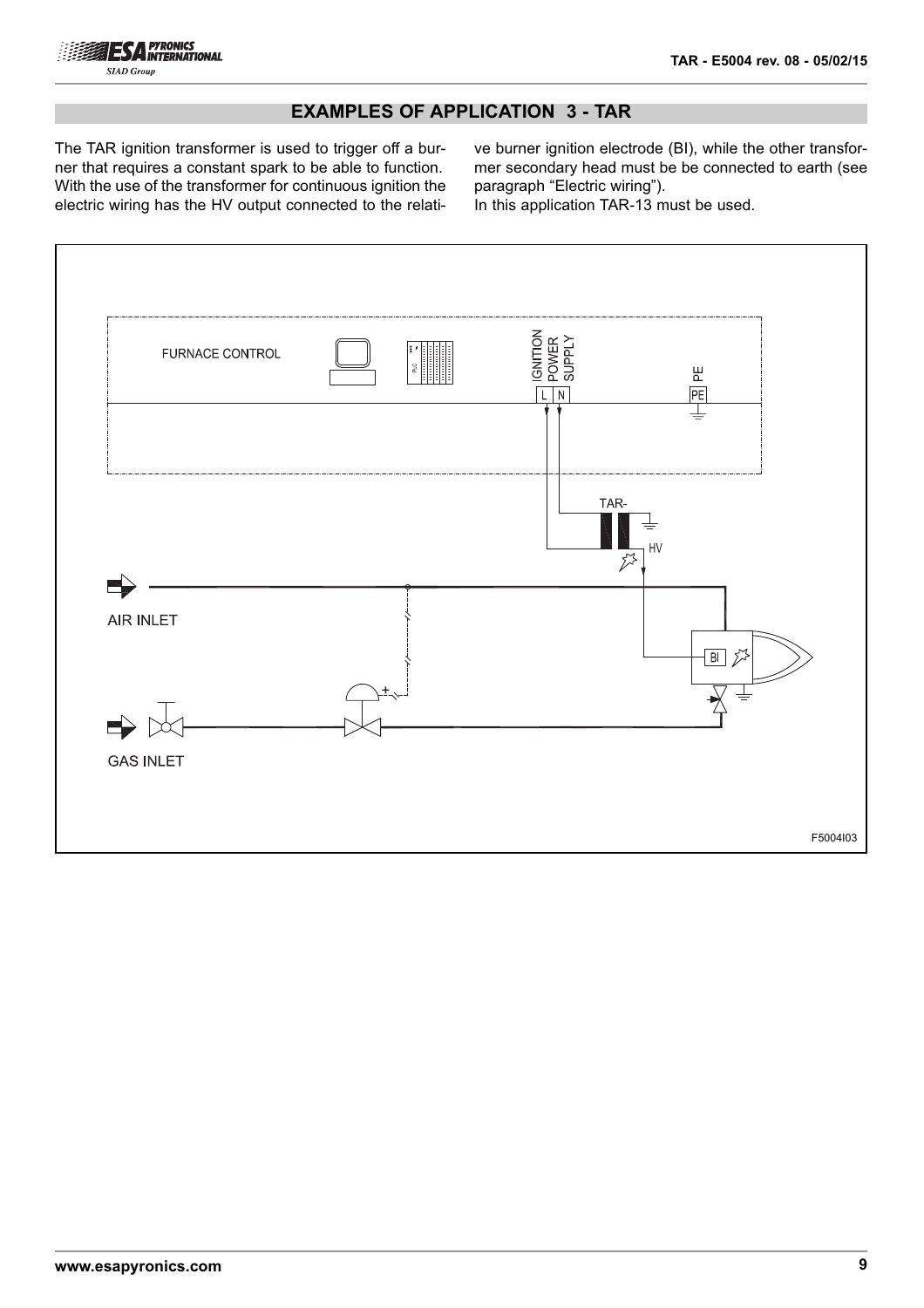## **WARNINGS**

For correct use of the transformer, the following instructions must be respected:

■ When choosing the TAR transformer model you must take into the account the use of the electrode (if it is only for ignition or also for flame detection) as well as the operation duty cycle needed from the application. Before installing the device check that its characteristics conform as defined.

■ This device must be electrically connected in a permanent or fixed way. Check the correct connection after installation making sure the voltage and supply frequency are correct.

■ The TAR transformer must be placed so that the length of the high voltage cable does not exceed the allowed measurement. If the HV transformer is inside the burner control device, that due to plant reasons, cannot be brought close to the actual burner, it is necessary to extract the transformer and place it near the burner. If necessary in another container (e.g. ESA TRAFO box).

■ If there is disturbance to other equipment (EMC inter-

ference) during the burner ignition phase, use the supressor connector to connect the HV cable to the ignition electrode. Also verify, that the cable is installed correctly (see "Installation" chapter) and that the HV cable is properly connected to the transformer and the electrode connector.

■ Make sure that the TAR ignition transformer is powered only when the HV output is connected to the burner ignition electrode. Connection failure causes irreparable damage and a dangerous condition for the application and for the operator.

■ To ensure the operator's safety, it is strictly forbidden to touch the HV connection and burner electrode during operation of the ignition transformer, due to the high voltage present. Before performing any operation, make sure to disconnect the power to the TAR transformer.

■ For Unirod detection systems use only specific ignition transformers, which allow the operation for ignition and detection with a single electrode. Ensure the correct connection of the protective earth to the device before switching on to avoid irreparable damage.

### **INSTALLATION**

For correct installation, follow the steps below:

**1 -** The installation should be performed by qualified personnel in compliance with the regulations in force at the time and place of installation.

**2 -** Avoid placing the equipment near intense magnetic or electric fields, and in conditions of direct exposure to heat or products resulting from combustion, such as corrosive liquids, solvents or gases.

**3 -** Do not limit in any way the area around the device, but ensure space and adequate ventilation to prevent overheating of the device.

**4 -** The transformer must be positioned so that the HV output is far from metal masses or control cards, to prevent electrical arcs being generated at the output of the transformer instead of on the electrode of the burner, causing irreparable damage.

**5 -** The connection of the ignition transformer to the relative burner electrode must be done with an unshielded HV cable (high voltage) which is specifically for high voltage, series VS or GVR. Use the connector with supressor for the connection of the the ignition electrode. The cable length must not exceed the indicated measurements otheriwse the ignition transformer must be positioned in the burner vicinity. The HV cable must be put far from power cables and not in metallic conduits: ideally, it should be left in open air.

**6 -** The laying out of the HV ignition cables must be done separately from the flame detection cables and from other conductors. It is forbidden to position them close to cables coming from other ignition transformers. Do not place them in metallic conduits either.

**7 -** The type of HV cables between conductors must ensure the minimum insulation required. It is not permissible to use shielded cables for the HV connection between transformer output and ignition electrode.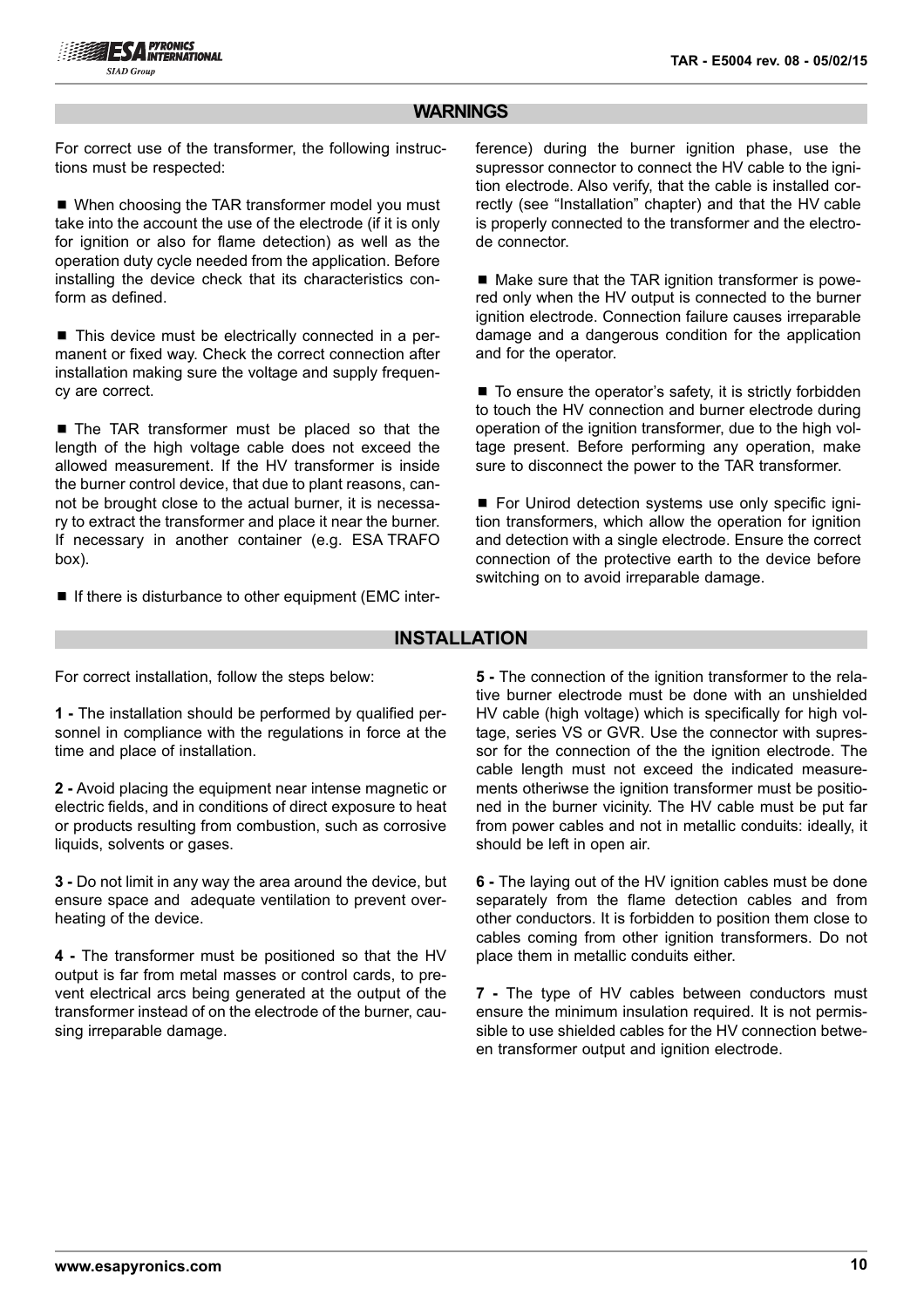# **INSTALLATION**

**8 -** The ignition electrodes and any connectors must be isolated and out of reach by using protective gear, to allow access only to authorized personnel; if it is considered necessary, warnings must be placed close to the probes.

**9 -** The ignition electrode of the burner must be positioned so that the distance between the terminal electrode and the metal mass, at the point where the burner is ignited, is less than the maximum allowed.

**10 -** Always make sure that the protective earth is connected to its terminals, to any metallic frames connected and to the burner with appropriate conductors. The nonconnection of the protective earth to the device, determines irreparable damage as well as dangerous conditions for the application and for the operator.



# **HV CABLE CONNECTION**

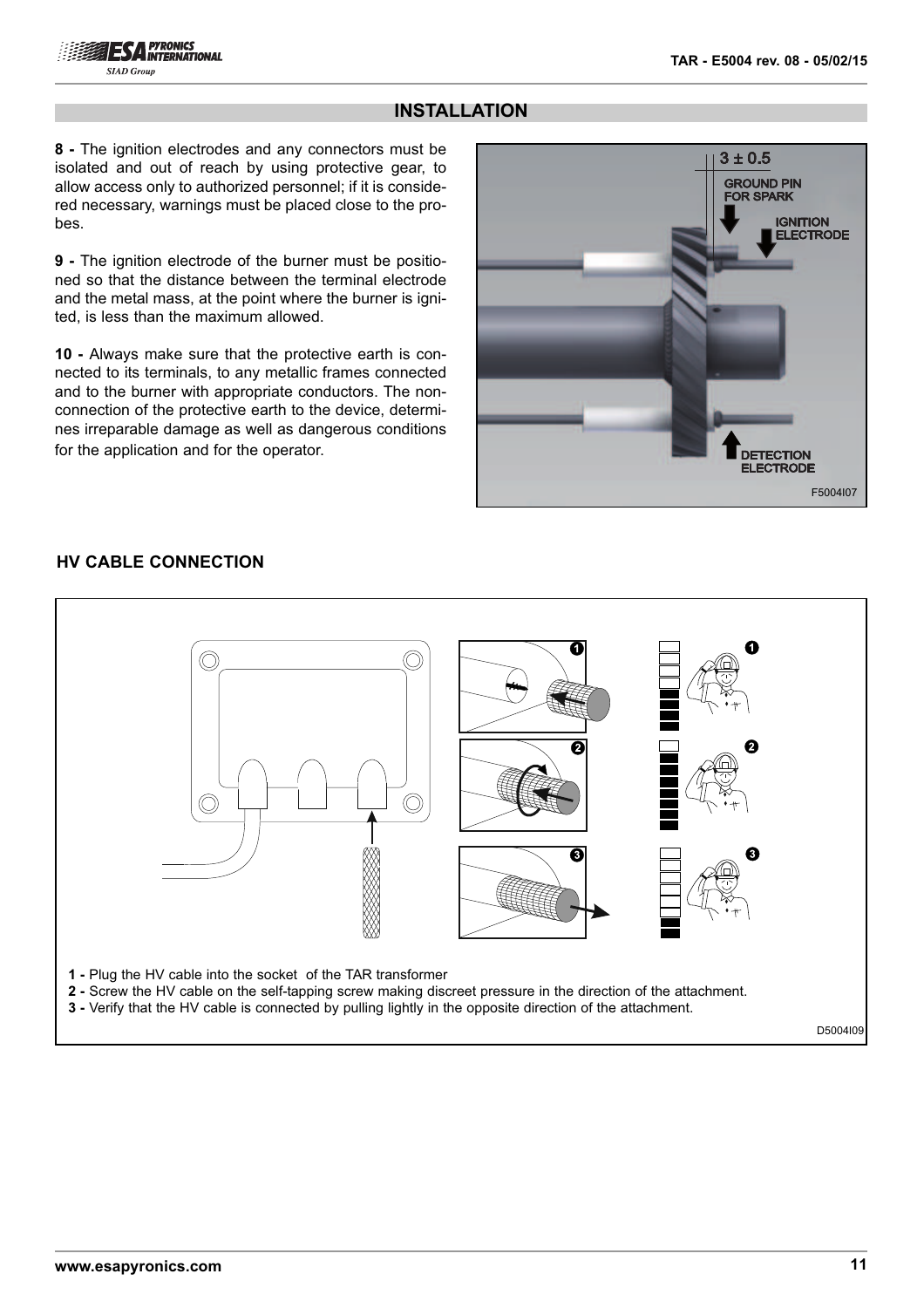## **INSTALLATION**

### **INTINERY CHOICE HV CABLE**

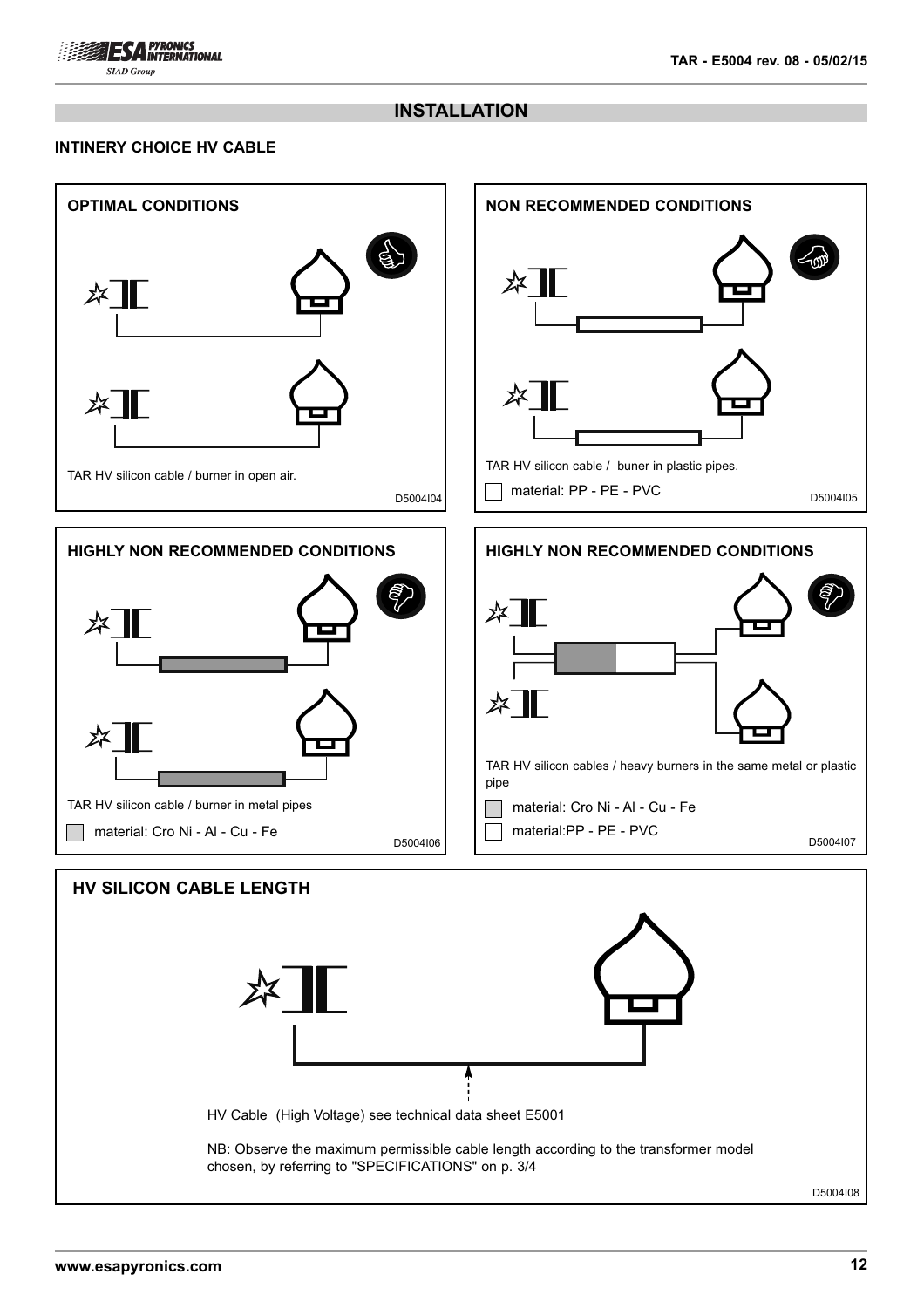## **START-UP**

The operations indicated in the following chapter must be performed by expert technicians. Failure to follow directions may cause dangerous conditions.

**1 -** Check that the transformer is properly installed. The HV output should be sufficiently far from metallic masses such as containers (boxes) or control cards.

**2 -** Check that the HV cable is securely connected to the output of the transformer and the electrode of the burner, with the conductor insulation fully inserted in the connection points.

**3 -** Check that the HV connectors are securely connected to the burner electrode and that there are no unprotected electrode metallic parts.

**4 -** Check that the distance between the electrode terminal and the metal mass, at the point of the burner ignition is less than the maximum allowed.

**5 -** Be sure to respect the duty cycle operation of the transformer TAR, checking the settings of the control device.

**6 -** After the previous verifications, use the control device to activate the ignition transformer. Visually check that during the operating time of the transformer, the electric arc discharge is formed in the right place in the burner.

# **GENERAL MAINTENANCE PLAN**

| <b>Check</b>                                          | <b>Type</b> | <b>Advised time</b> | <b>Operation</b>                                                                                                        |
|-------------------------------------------------------|-------------|---------------------|-------------------------------------------------------------------------------------------------------------------------|
| Integrity of connecting cables                        | $\Omega$    | every six months    | Check the integrity of the outer insula-<br>tion and the absence of abrasions or<br>overheating signal of the conductor |
| <b>Discharge intensity</b>                            | O/E         | every six months    | Visually check the intensity of the elec-<br>tric discharge on the electrode.                                           |
| <b>Clamping of conductors</b>                         | O/E         | annual              | Reduce to every six months for applica-<br>tions with vibrations.                                                       |
| Ignition electrode state                              | Е           | annual              | Check the distance of the terminal point<br>and the physical condition of the ignition<br>electrode                     |
| <b>Replacement of the TAR ignition</b><br>transformer | Е           |                     | Replacement is necessary if the device<br>is no longer functioning.                                                     |

NOTES: Key:  $O =$  ordinary /  $E =$  extraordinary.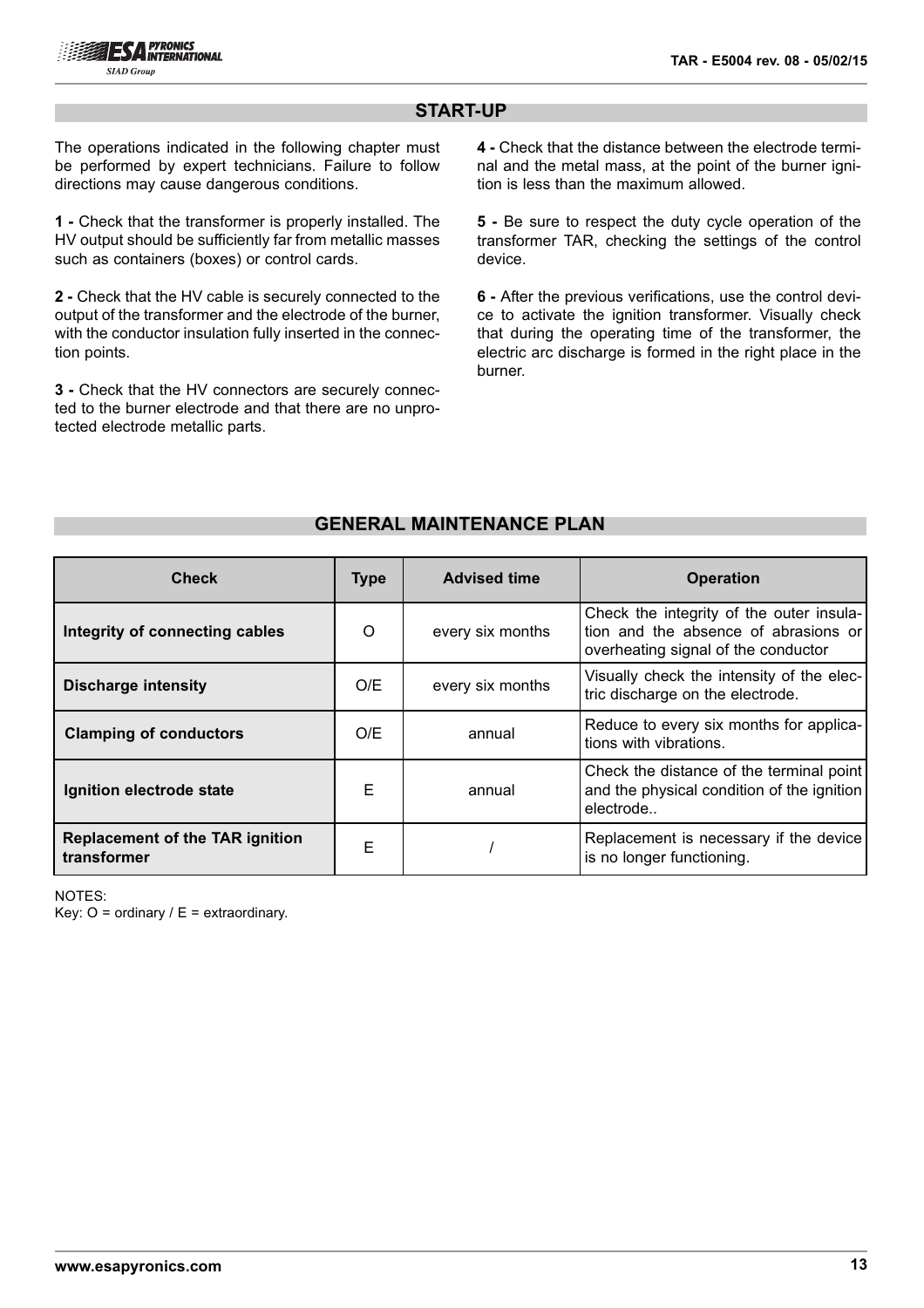## **ORDINARY MAINTENANCE**

For proper maintenance of the TAR ignition transformers strictly follow the instructions. Before carrying out maneuvers with the system on, ensure that the process and operator safety is not compromised. If possible perform all inspections with system off.

#### **INTEGRITY CHECKS**

■ The integrity of electrical cables can be checked visually. If you need to check the conductors, seen as they are not completely visible, disconnect the power to the device before attempting any operation.

#### **DISCHARGE INTENSITY CHECK**

 $\blacksquare$  The check is carried out visually during the operation

### **EXTRAORDINARY MAINTENANCE**

For proper maintenance of the TAR ignition transformers, strictly follow the instructions to be carried out with the system turned off.

#### **IGNITION ELECTRODE STATUS CHECK**

**1 -** Turn off electrical power to the ignition transformer, then remove the HV connector from the ignition electrode.

**2 -** Following the instructions of the burner, remove the affected part until you can see the physical condition of the ignition electrode at the actual point where the flame is ignited. Also make sure that the distance between the terminal point and the metal mass of the burner, is less than the maximum allowed

**3 -** If the ignition electrode is damaged it must be replaced. Then replace the part of the burner that has been removed following the specific instructions.

**4 -** Check the operation following the replacement by repeating all the steps in "START-UP".

time of the transformer, checking that the electric arc discharge is formed in the right place in the burner and that it has not reduced the intensity

#### **CLAMPING OF CONDUCTORS**

■ The verification of the clamping of the conductors is true both for the power supply of the HV transformer as well as for the HV conductor connected to the output of the transformer and to the burner ignition electrode. Disconnect the power supply to the TAR transformer before performing this test.

#### **TRANSFORMER REPLACEMENT**

**1 -** Make sure that the ignition transformer TAR is the cause of the failure or improper operation and that you have a spare transformer that is the same as the one being replaced, checking the data on the identification label.

**2 -** Turn off the power supply and then disconnect the electrical connection of the transformer. In this phase it is important to have the conductors numbered to avoid problems during reconnection.

**3 -** Remove the fixing screws and remove the transformer from the support structure.

**4 -** Fasten the new ignition transformer on making sure that the HV output is far enough from metal masses such as containers (boxes) or control cards.

**5 -** Restore the electrical connections, referring to the wiring diagram

**6 -** Check the operation following the replacement by repeating all the steps in "START-UP".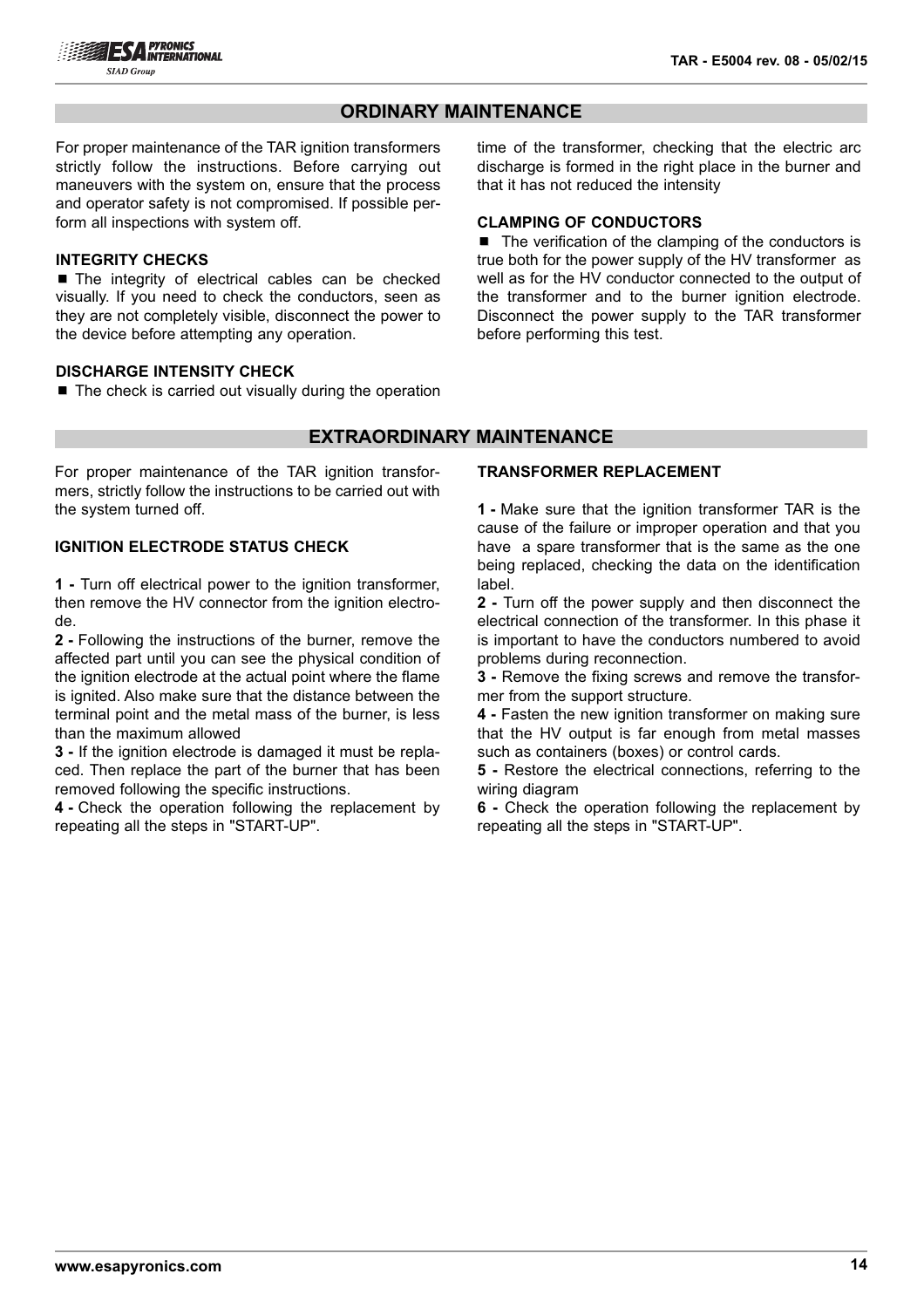# **ELECTRICAL CONNECTION**

The TAR transformers can be used with various control devices. To define the electrical connections between them and the TAR ignition transformer series, refer to

the technical documentation of the control device and the functions of each conductor of the transformer.

|               |                        | <b>Wire colours</b>     |                         |                                                         |                            |                    |
|---------------|------------------------|-------------------------|-------------------------|---------------------------------------------------------|----------------------------|--------------------|
| <b>Model</b>  | <b>Use</b>             | <b>Primary</b><br>phase | <b>Neutral</b><br>phase | <b>HV Output</b><br>(High Voltage)<br>towards electrode | <b>Detection</b><br>signal | Earth              |
| <b>TAR-10</b> | ignition and detection | black                   | blue                    | selfthreading<br>screws                                 | brown $(*)$                | yellow green       |
|               | only ignition          | black                   | blue                    |                                                         |                            | brown vellow green |
| <b>TAR-11</b> | only ignition          | <b>brown</b>            | blue                    |                                                         |                            | yellow green       |
| <b>TAR-12</b> | ignition and detection | black                   | blue                    |                                                         | brown $(*)$                | yellow green       |
|               | only ignition          | black                   | blue                    |                                                         |                            | brown yellow green |
| <b>TAR-13</b> | only ignition          | <b>brown</b>            | blue                    |                                                         |                            | yellow green       |

(\*) only with Esa Pyronics instruments

## **DISCONTINUED MODELS**

|              |                        | <b>Wire colours</b>     |                         |                                                         |                            |                    |  |
|--------------|------------------------|-------------------------|-------------------------|---------------------------------------------------------|----------------------------|--------------------|--|
| <b>Model</b> | <b>Use</b>             | <b>Primary</b><br>phase | <b>Neutral</b><br>phase | <b>HV</b> Output<br>(High Voltage)<br>towards electrode | <b>Detection</b><br>signal | <b>Earth</b>       |  |
| TAR-2        | only ignition          | brown                   | blue                    |                                                         |                            | yellow green       |  |
| TAR-4        | ignition and detection | black                   | blue                    |                                                         | brown $(*)$                | yellow green       |  |
|              | only ignition          | black                   | blue                    |                                                         |                            | brown vellow green |  |
| TAR-5        | only ignition          | brown                   | blue                    |                                                         |                            | yellow green       |  |
| TAR-6        | ignition and detection | brown                   | blue                    | selfthreading<br>screws                                 | vellow green               | $(\hbox{}^\star)$  |  |
|              | only ignition          | brown                   | blue                    |                                                         |                            | yellow green       |  |
| TAR-7        | ignition and detection | black                   | blue                    |                                                         | brown $(*)$                | yellow green       |  |
|              | only ignition          | black                   | blue                    |                                                         |                            | brown vellow green |  |
| TAR-8        | only ignition          | brown                   | blue                    |                                                         |                            | yellow green       |  |

(\*) only with Esa Pyronics instruments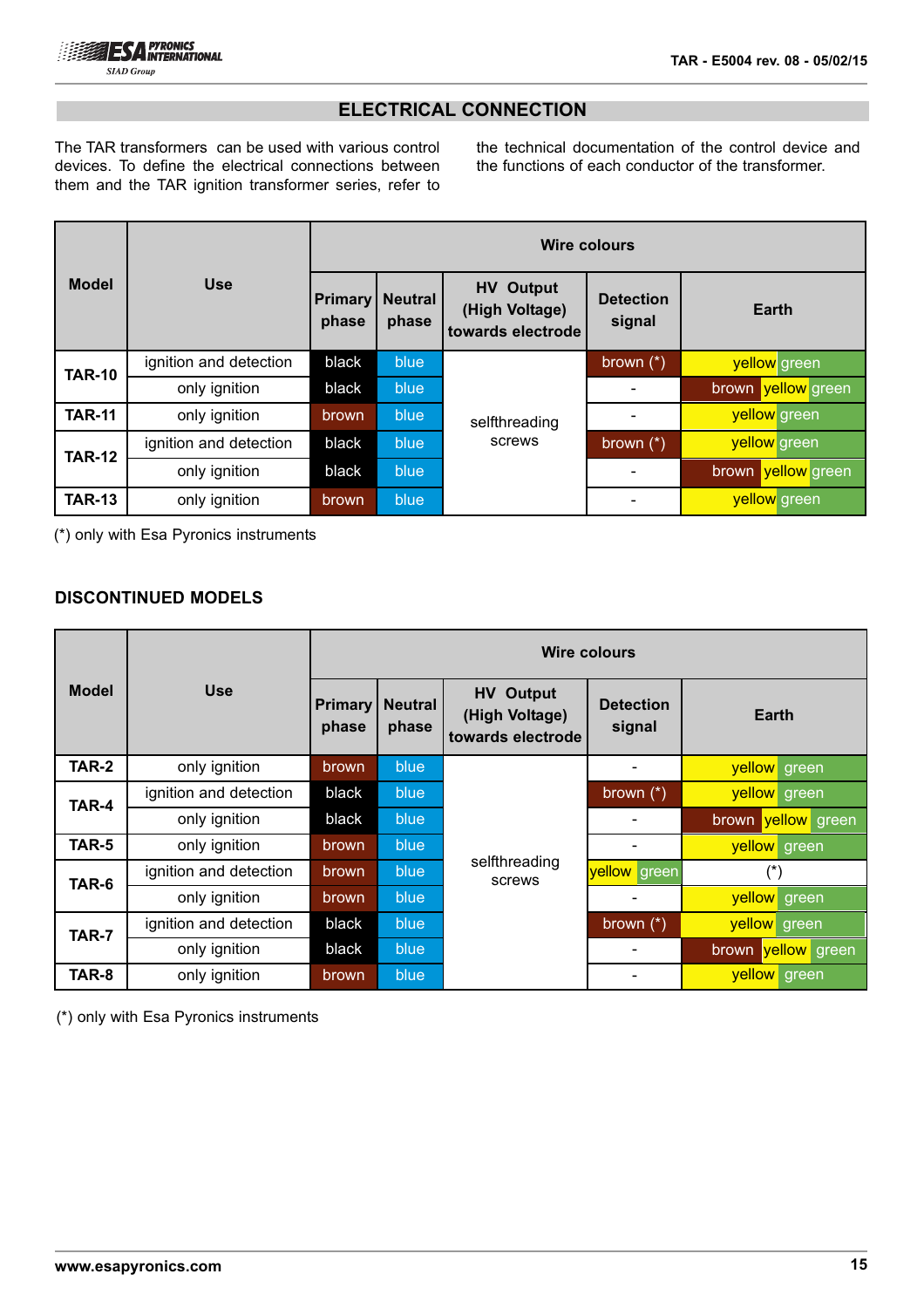

# **OVERALL DIMENSIONS TRANSFORMER TAR-10**



# **OVERALL DIMENSIONS TRANSFORMER TAR-11**

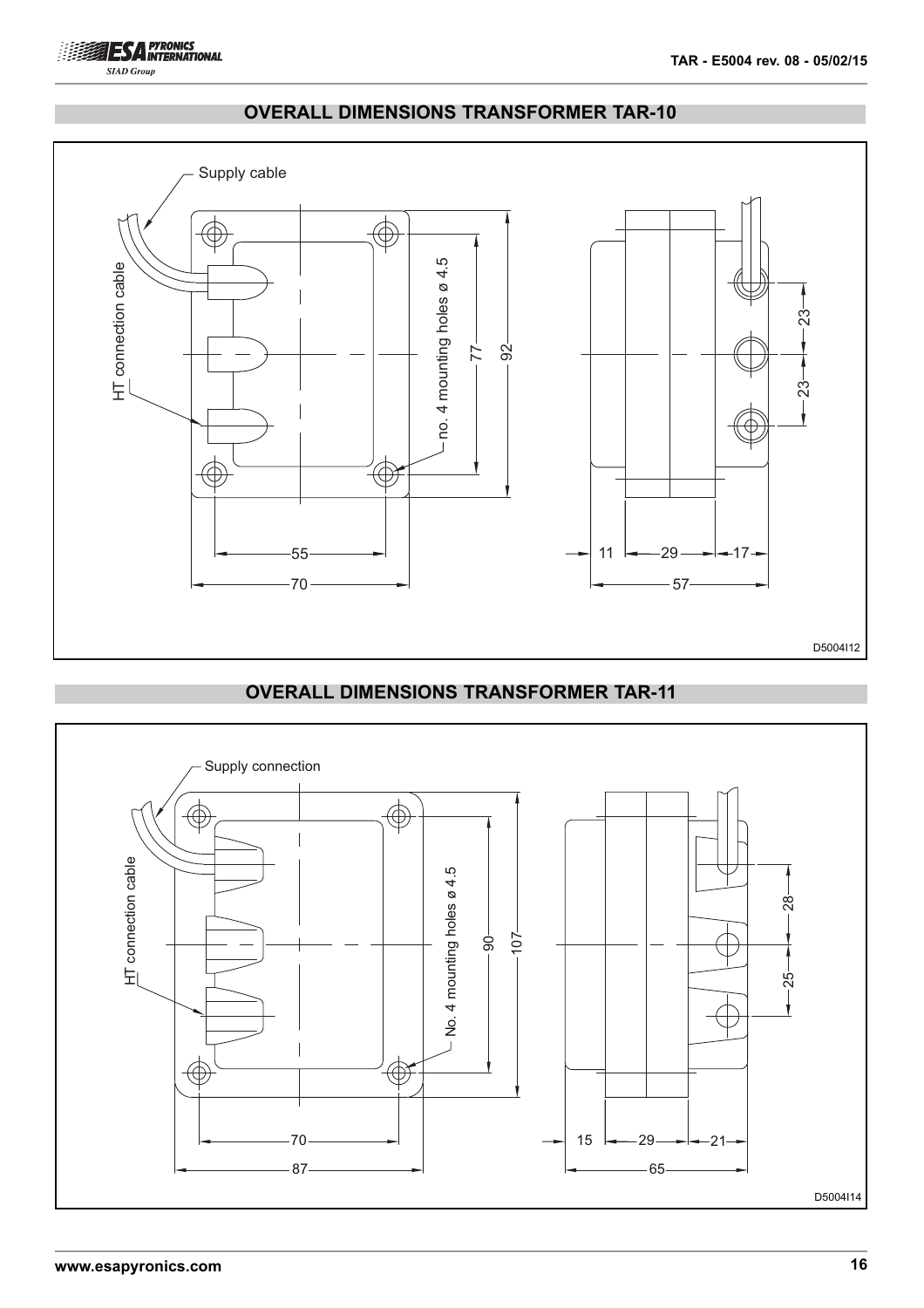



# **OVERALL DIMENSIONS TRANSFORMER TAR-12**

# **OVERALL DIMENSIONS TRANSFORMER TAR-13**

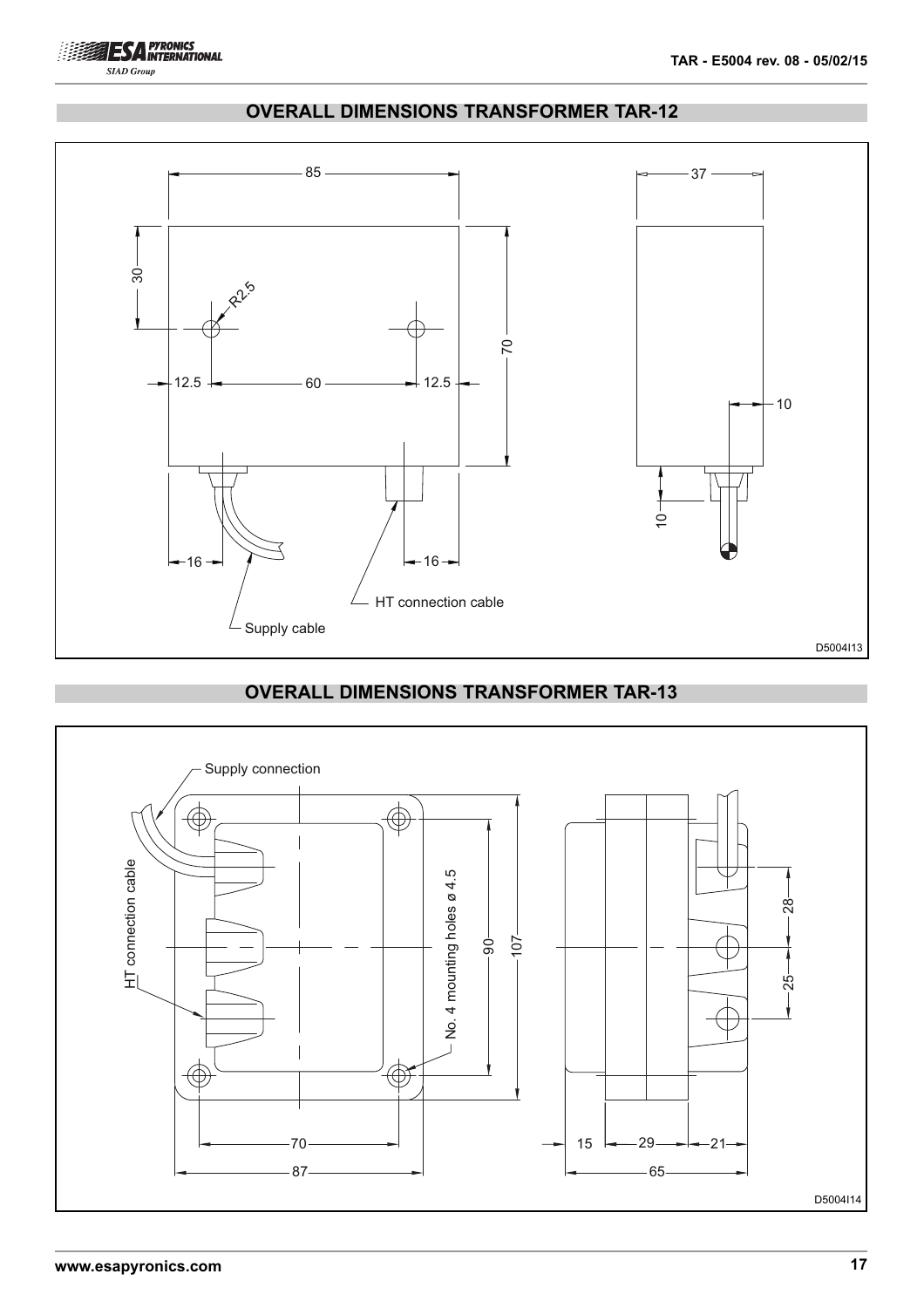

# **TAR-2 CHARACTERISTICS**

**ESA PYRONICS**  $\frac{1}{S I A D}$ 

|                           |                | Supply cable      |
|---------------------------|----------------|-------------------|
| ■ Primary voltage:        | 110 / 220 V    |                   |
| Frequency:                | 50 Hz          |                   |
| Secondary voltage:        | x 9KV          | O<br>Ŕ            |
| Primary current:          | 2,2/1,1A       |                   |
| Secondary current:        | 20 mA          |                   |
| Power absorbed:           | 240 VA         | $\mathsf{m}$<br>Ñ |
| Intermittency in 3 min.:  | 33%            |                   |
| ■ Mass:                   | $2$ kg         | 유<br>O            |
| Power cable length:       | 55 cm          |                   |
| ■ HV attachment.:         | self threading |                   |
| HV cable maximum length.: | 1 m            |                   |
| ■ Transformer use:        | only ignition  |                   |



# **TAR-4 CHARACTERISTICS**

| ■ Primary voltage:       | 115 / 230 V            |
|--------------------------|------------------------|
| Frequency:               | 50 Hz                  |
| ■ Secondary voltage:     | $1 \times 5$ KV        |
| Primary current:         | 0,9/0,45A              |
| Secondary current:       | 13 mA                  |
| Power absorbed:          | 105 VA                 |
| Intermittency in 3 min.: | 15%                    |
| $\n  Mass$               | $1$ kg                 |
| Power cable length:      | 25 cm                  |
| ■ HV attachment:         | self threading         |
| HV maximum cable length: | 1 m                    |
| ■ Transformer use:       | ignition and detection |



# **TAR-5 CHARACTERISTICS**



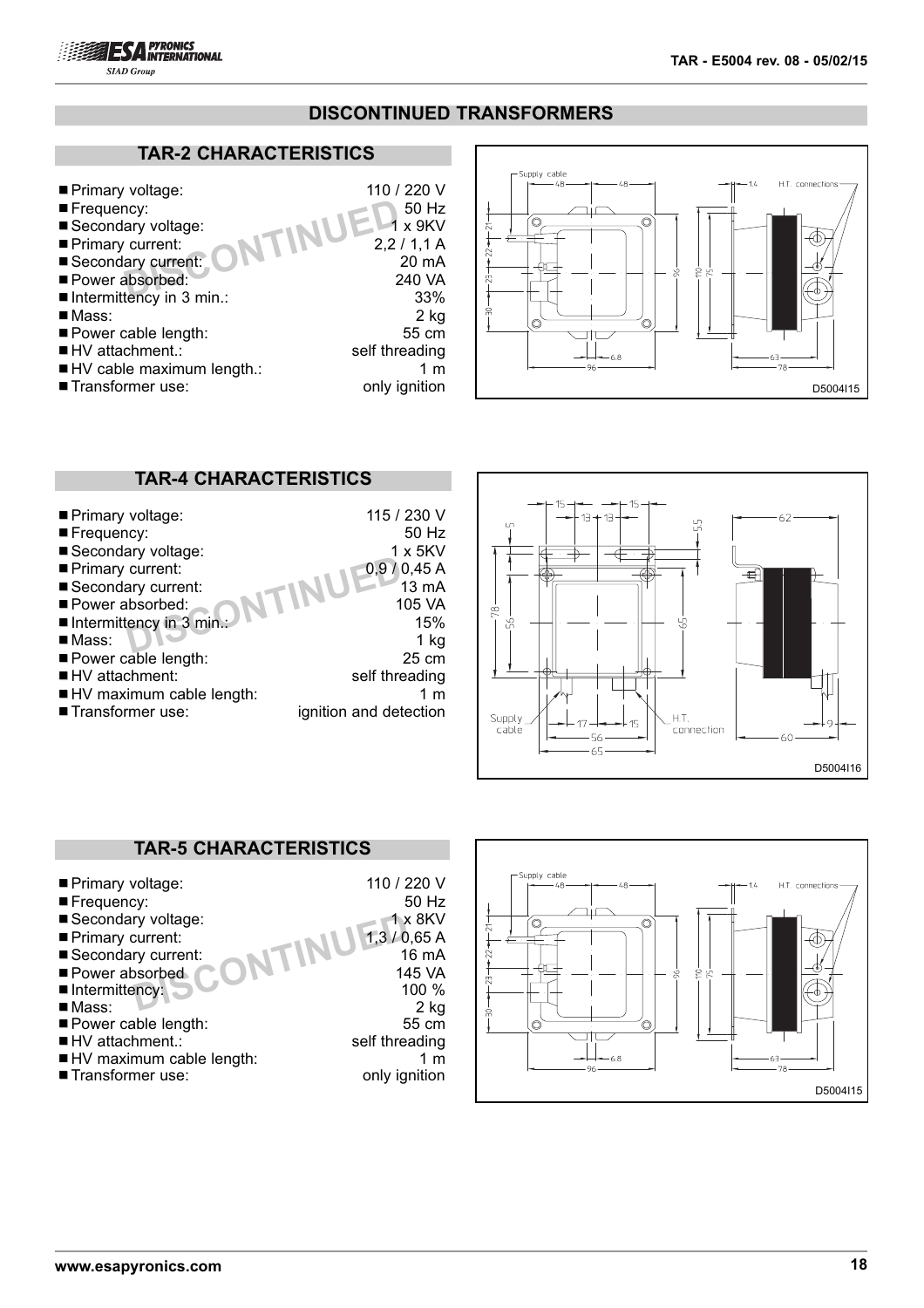

## **DISCONTINUED TRANSFORMERS**

# **TAR-6 ELECTRONIC CHARACTERISTICS**

| ■ Primary voltage:                      | 110/220 V              |
|-----------------------------------------|------------------------|
| Frequency:                              | 50/60 Hz               |
| ■ Secondary voltage:                    | 1 x 15KV               |
| Primary current:                        | 0,4/0,2A               |
| Secondary current:                      | 25 mA                  |
| Power absorbed:                         | 45VA                   |
| $\blacksquare$ Intermittency in 3 min.: | 50%                    |
| $\n  Mass$                              | 370g                   |
| Power cable length:                     | 56 cm                  |
| $\blacksquare$ HV attachment:           | self threading         |
| HV maximum cable length:                | 1 $m$                  |
| ■ WAND maximum length:                  | 70 <sub>mm</sub>       |
| ■ Transformer use:                      | ignition and detection |



#### **DISCONTINUED**<br>
20 mA<br>
20 mA<br>
220 VA<br>
25%<br>
1,9 kg<br>
38 cm ■ Primary voltage: 115 / 230 V<br>■ Frequency: 50/60 Hz ■ Frequency: ■ Secondary voltage: 1 x 8KV<br>■ Primary current: 1 A  $\blacksquare$  Primary current:  $\blacksquare$  Secondary current: ■ Power absorbed: 220 VA<br>■ Intermittency in 3 min.: 25%  $\blacksquare$  Intermittency in 3 min.  $\n **Mass**$ ■ Power cable length: ■HV attachment: self threading ■ HV maximum cable length: 1 m<br>■ Transformer use: 1 million and detection ignition and detection **TAR-7 CHARACTERISTICS**



## $TINUED<sup>1 x 8KV</sup><sub>20 mA</sub><sub>220 VA</sub>$ ■ Primary voltage: 115 / 230 V<br>■ Frequency: 50/60 Hz  $\blacksquare$  Frequency: ■ Secondary voltage: ■ Primary current: 1A<br>■ Secondary current: 1 AUEL 20 mA  $\blacksquare$  Secondary current: ■ Power absorbed: 220 VA<br>■ Intermittency in 3 min.: 25%  $\blacksquare$ Intermittency in 3 min.: ■ Mass: 1,9 kg<br>■ Power cable length: 1,9 kg<br>■ Power cable length: 138 cm ■ Power cable length: ■HV attachment: self threading<br>■HV maximum cable length: self threading 1 m ■ HV maximum cable length: ■ Transformer use: only ignition **TAR-8 CHARACTERISTICS**